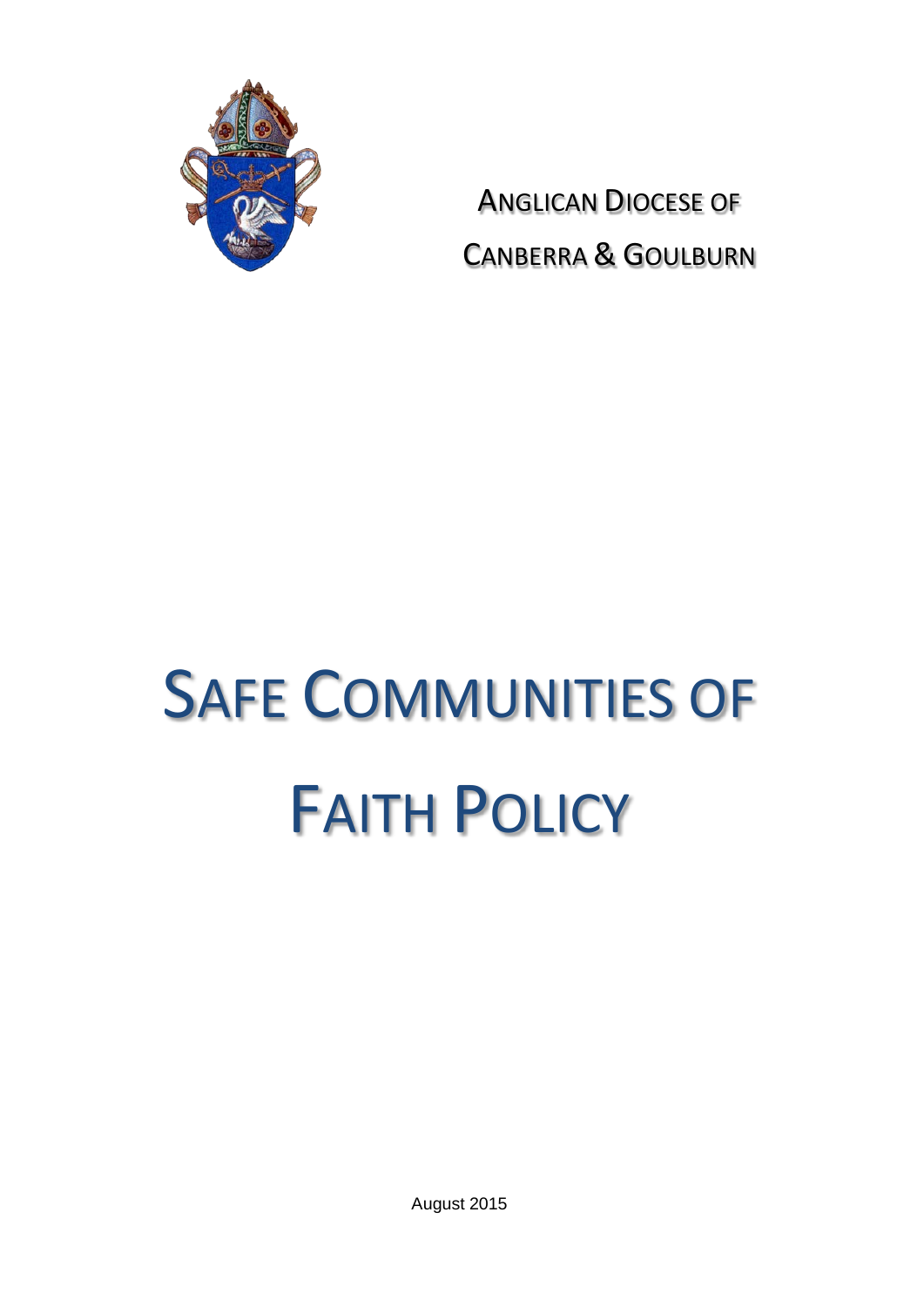# SAFE COMMUNITIES OF FAITH POLICY

Our Diocese is committed to holistic Safe Ministries. This means: we commit to our pastoral, insurance, legal and duty of care obligations; with its goal that all ministries are spiritually, emotionally and physically safe; based on the premise that Diocesan parishes, ministries and entities should be abuse-free and harm-free, person valuing and respectful spaces for ministry to God's glory.

This Safe Communities of Faith policy outlines the broad policy statements and protocols incorporated in the Safe Ministries area and it is underpinned by the Diocesan Code of Good Practice.

This Policy and Code are underpinned by the Scripture:

Jesus Christ said, "Love your God with all your heart, soul, mind and strength; and love your neighbour as yourself."

These commands guide our behaviour in our relationships and provide the basis for the establishment and exercising of safe activities and events, run in safe environments in an abuse-free Christian community.

We seek to build and maintain safe communities of faith by:

- fostering relationships between members, and those of the wider community, based on the teachings of Jesus Christ;
- providing a safe and secure environment where all people can feel respected;
- providing responsible and loving Christian leadership and management practices built on a scriptural base, and
- ensuring that any cases of alleged abuse, neglect or grievances and complaints are handled in a consistent, unbiased and thorough manner.

#### **ROLES AND RESPONSIBILITIES**

- The clergy and ministry unit council, and those in authority in other diocesan agencies, are responsible for ensuring that: as far as is reasonably practicable, ensure that all church workers and those accessing ministries conducted by the ministry unit comply with the Work Health & Safety Act 2011
- all reasonable and practicable steps are taken to avoid risks of physical and psychological of harm to members of the church and wider community arising from their involvement in any ministry;
- all persons in leadership positions, especially those relating to children, young people and vulnerable adults are appropriately authorised and suitably qualified, trained and supervised
- on an annual basis, they remind all members of the ministry unit of the spirit, intent and procedures associated with this policy and their responsibilities within it;
- all church workers have agreed to adhere to the Diocesan Code of Good Practice.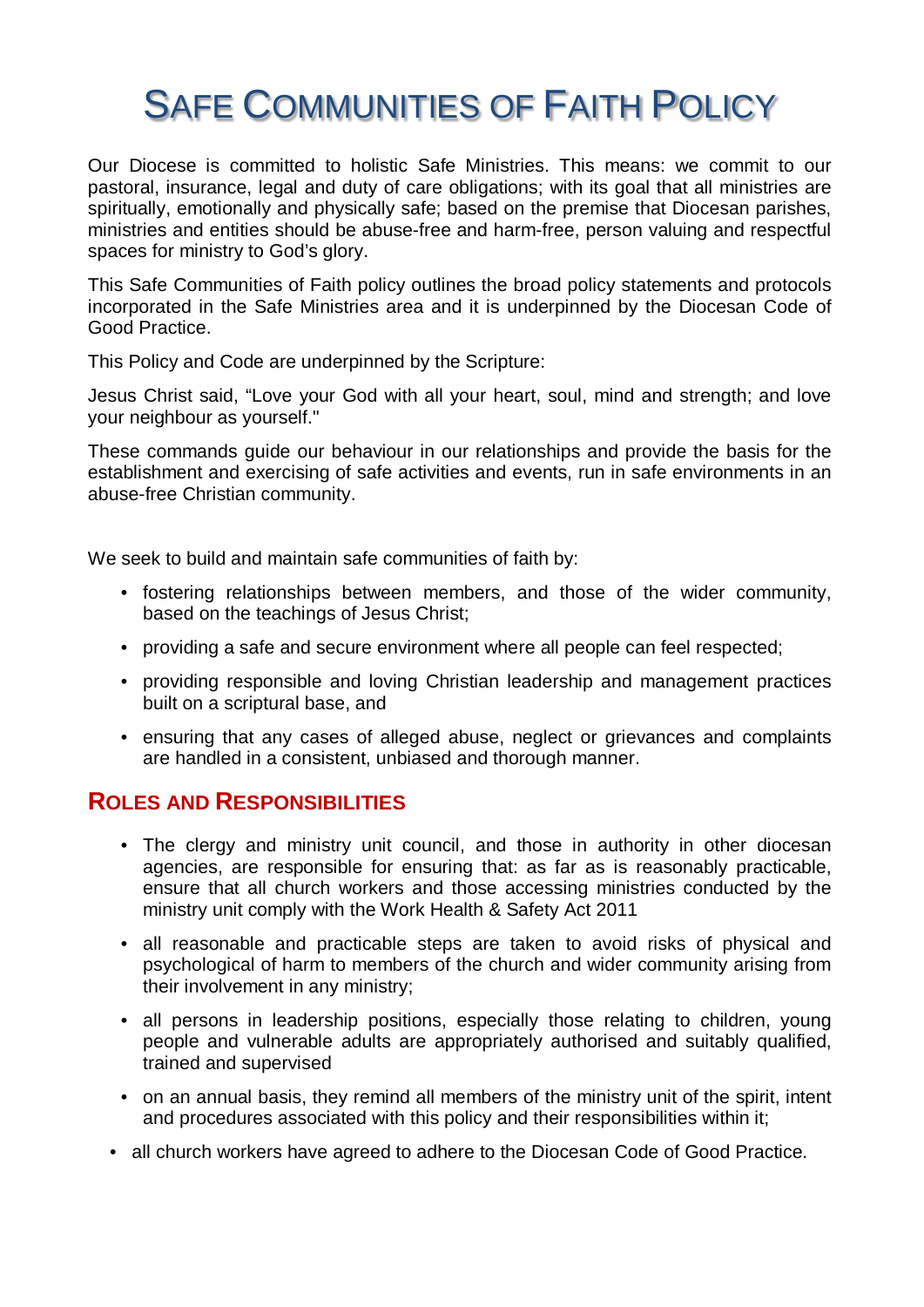# **SAFE LEADERS**

We commit to:

- assessing the suitability of leaders before they are appointed in ministry positions to children, young people and ministries to vulnerable adults by following the Diocesan Due Diligence Protocol covering: recruiting, screening and appointing of leaders;
- ongoing training, supervision of, and support for leaders.

We require for all clergy, leaders of children, young people and ministries to vulnerable adults, wardens and ministry unit councillors:

- to undertake a Diocesan Creating Safe Ministries or SCTA endorsed workshop and refresher sessions;
- that they attend additional ministry-specific training as required by churches and Diocesan agencies (eg. SRE teachers);
- that they report disclosure or suspicions of child or elder abuse or neglect, using Diocesan Guidelines for Reporting;
- that, if a grievance or complaint is made against a leader, the relevant Diocesan protocol\* will be followed.

# **SAFE PROGRAMS**

- a. Safe emotional environments
	- We encourage all people to provide input into the programs and activities in which they are to participate, by valuing and fostering their ideas, and encouraging participation in the life of the church.
	- We will follow the Diocesan privacy policy in respect to information relating to program participants, (including health and family situation),
	- We require those in ministry leadership to be nurturing and affirming in their ministry interactions with those they minister to and with.
- b. Safe physical environments
	- Leaders will establish and maintain physically safe ministry environments. Forms, checklists and templates to assist this are provided in the Church Leadership Implementation Pack.
	- Ministry Co-ordinators will ensure that the following areas are incorporated into establishing and maintaining a safe physical environment: fire safety, building safety, first aid; food safety practices; risk assessment for activities and environments; adequate ministry supervision for activities; transport protocols; critical incident and emergency protocols and ministry program review.